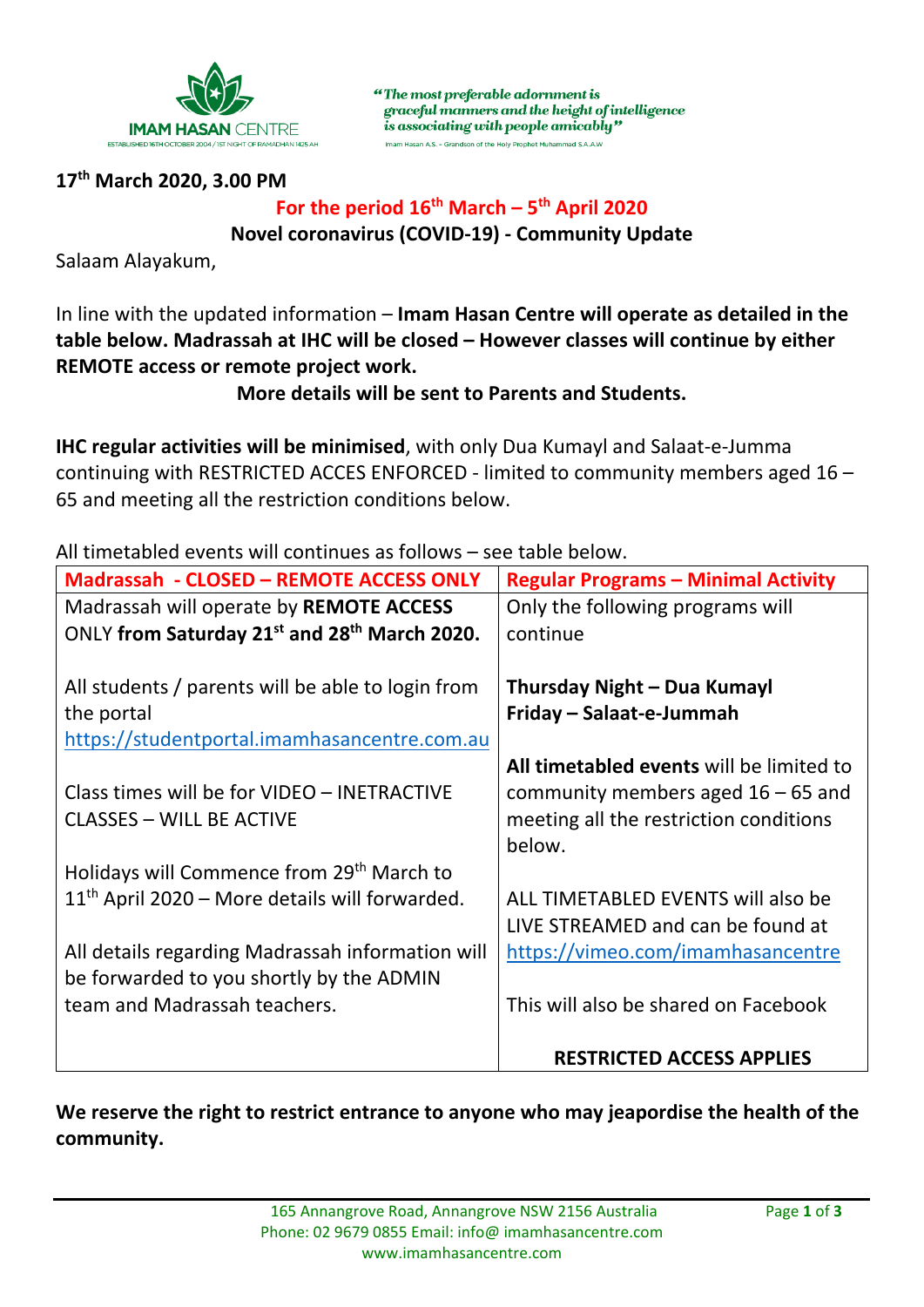

"The most preferable adornment is graceful manners and the height of intelligence is associating with people amicably" Imam Hasan A.S. - Grandson of the Holy Prophet Muhammad S.A.A.W

## LIVE STREAM - <https://vimeo.com/imamhasancentre>

| <b>DATE</b>                     | <b>EVENT</b>                                             | <b>LIVE STREAM</b> |
|---------------------------------|----------------------------------------------------------|--------------------|
| Saturday 21 <sup>st</sup> March | Martyrdom of 7 <sup>th</sup> Imam Musa Kazim A.S.        | 8.00 PM            |
|                                 | Martyrdom of Hazrat Abu Talib A.S.                       |                    |
| Saturday 28 <sup>th</sup> March | Birth of 3rd Imam Husayn A.S.                            | 8.00 PM            |
|                                 | Birth of Hazrat Abbas A.S.                               |                    |
|                                 | Birth of 4 <sup>th</sup> Imam Zain-ul-Abedin A.S.        |                    |
| Wednesday 8 <sup>th</sup> April | <b>Shabe-Barat AAMAL Night (ARIZA)</b>                   | 7.30 PM            |
|                                 | Night of Birthday of 12 <sup>th</sup> Imam Mahdi A.S.    |                    |
| Saturday 11 <sup>th</sup> April | Birthday of 12 <sup>th</sup> Imam Muhammad Al Mahdi A.S. | 7.30PM             |
| Saturday 25 <sup>th</sup> April | Ramadhan Timetable will be forwarded later               |                    |

## **RESTIRCTION - UPGRADE OF RESTRICTIONS ON ENTRY – TRAVEL**

Imam Hasan Centre requests anyone including their families who have traveled anywhere overseas to **self-quarantine** and please **DO NOT ATTEND** programs at Imam Hasan Centre for a period of 2 weeks. **Attendance limited to people aged 16 – 65 only.**

# **We reserve the right to restrict entrance to anyone who may jeapordise the health of the**

**community.**

**Higher risk – SELF QUARNTINE – DO NOT ATTEND**

#### **ANY TRAVEL OVERSEAS**

YOU HAVE A DUTY TO PROTECT YOUR COMMUNITY – IF YOU HAVE MADE ANY OVERSEAS TRAVEL ANYWHERE PLEASE **DO NOT ATTEND** IMAM HASAN CENTRE FOR 2 WEEKS - this includes the entire family.

#### **ANYWHERE MEANS ANYWHERE**

#### **UPGRADE OF RESTRICTIONS ON ENTRY – SYMPTOMS**

**VISIBLE SYMPTOMS** - Higher risk – SELF QUARNTINE - DO NOT ATTEND

**SYMPTOMS**

ANY FLU LIKE SYMPTOMS – FEVER, RUNNY NOSE, HEADACHE,

SNEEZING, MUSCLE AND JOINT PAIN

**DO NOT ATTEND** programs at Imam Hasan Centre for a period of two weeks, this includes the entire family. **CALL YOUR GP**